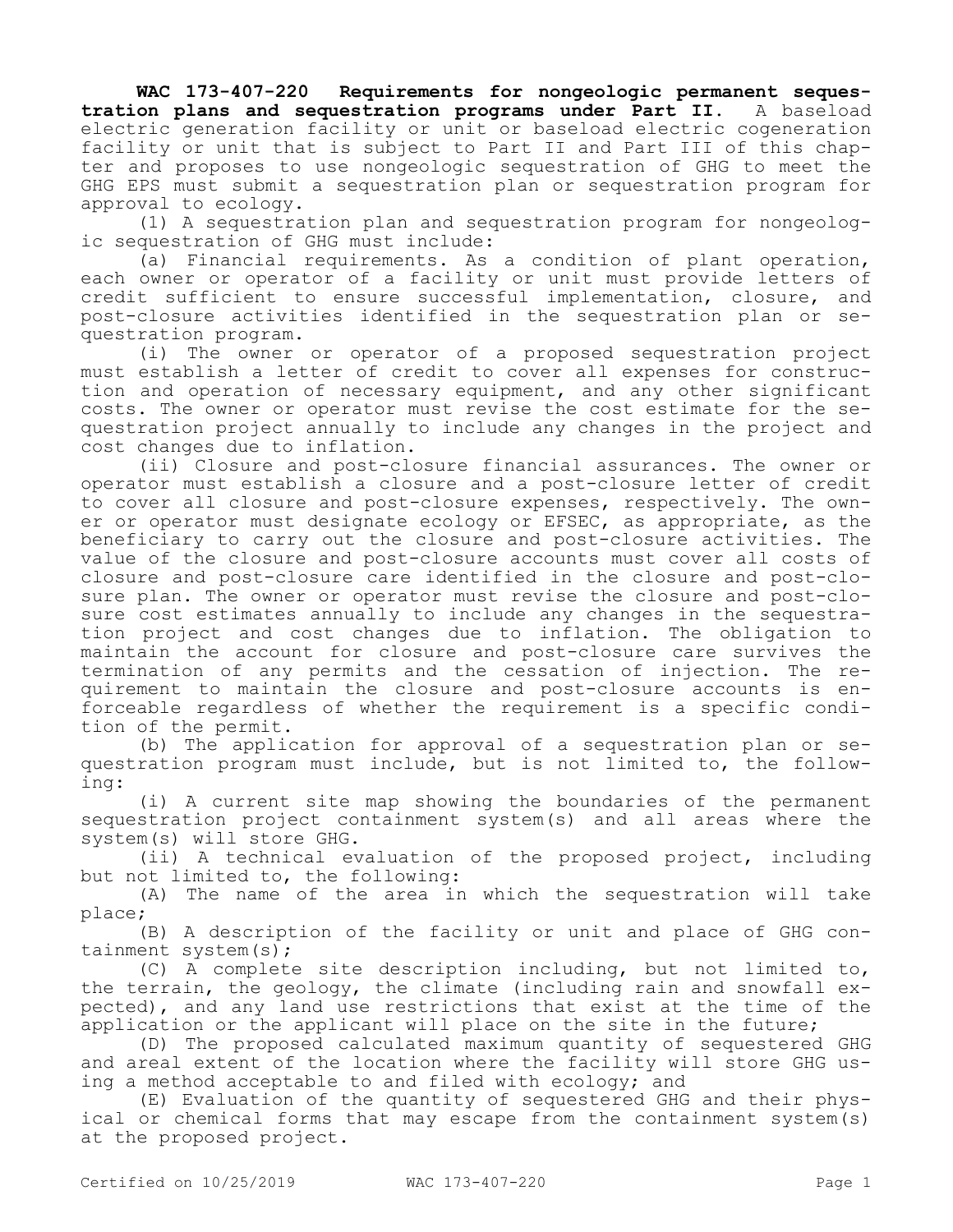(iii) A public safety and emergency response plan for the proposed project. The plan must detail the safety procedures concerning the sequestration project containment system and residential, commercial, and public land use within one mile, or as necessary to identify potential impacts, of the outside boundary of the project area.

(iv) A GHG loss detection and monitoring plan for all parts of the sequestration project. The approved GHG loss detection and monitoring plan must address identification of potential release to the atmosphere.

(v) A detailed schedule of annual benchmarks for sequestration of GHG.

(vi) A closure and post-closure plan.

(vii) Any other information that ecology deems necessary to make its determination.

(c) Monitoring plan. In order to monitor the effectiveness of the implementation of the sequestration plan or sequestration program, the owner or operator must submit a detailed monitoring plan that will ensure detection of failure of the GHG sequestration method to place the GHG into a sequestered state. The monitoring plan must be sufficient to provide reasonable assurance that the sequestration provided by the project meets the definition of permanent sequestration. The monitoring must continue for the longer of twenty years beyond the end of GHG placement of the greenhouse gases into a sequestration containment system, or twenty years beyond the date determined by ecology that all of the GHG have achieved a state that they are now stably sequestered in that environment.

(d) If the sequestration plan or sequestration program fails to sequester GHG as provided in the plan or program, the owner or operator of the baseload electric generation facility or unit or baseload electric cogeneration facility or unit is no longer in compliance with the GHG EPS.

(2) Public notice and comment. Ecology must provide public notice and a public comment period before approving or denying any sequestration plan or sequestration program.

(a) Public notice. Ecology will make a public notice only after the owner or operator of the facility submits all information required by ecology and ecology makes all applicable preliminary determinations. The owner or operator of the facility or unit must pay the cost of providing public notice. Public notice must include analyses of the effects on the local, state and global environment in the case of failure of the sequestration plan or sequestration program. The owner or operator of the facility must make the sequestration plan or sequestration program available for public inspection in at least one location near the proposed project.

(b) Public comment period.

(i) The public comment period must be thirty days or longer as specified in the public notice.

(ii) The public comment period must extend through the hearing date.

(iii) Ecology must make no final decision on any sequestration plan or sequestration program until the public comment period has ended and ecology has considered all comments received during the public comment period.

(c) Public hearing(s).

(i) Ecology must hold a public hearing within the public comment period. Ecology will determine the location, date, and time of the public hearing.